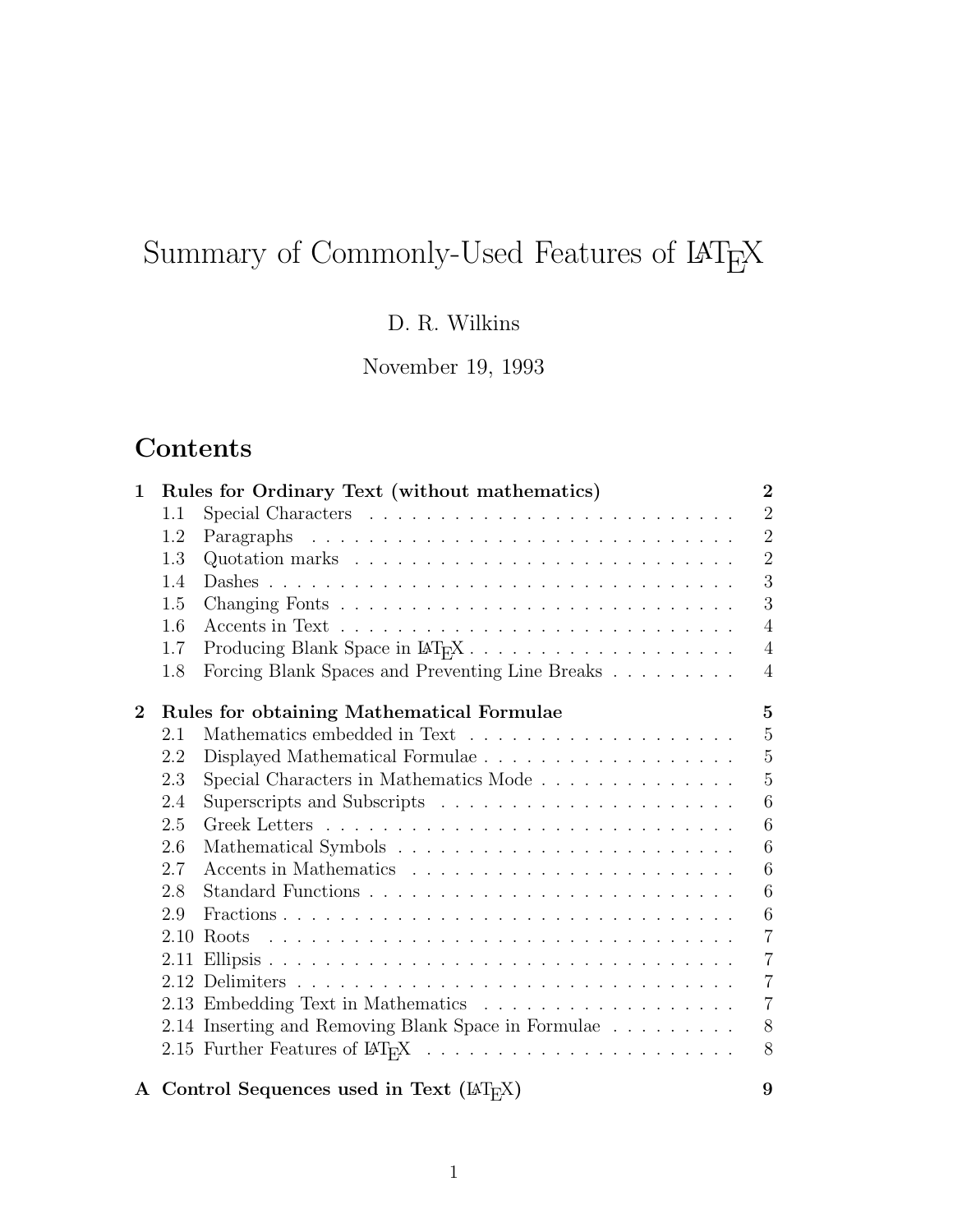| 10                                                                                                                                                                                                                                                              |
|-----------------------------------------------------------------------------------------------------------------------------------------------------------------------------------------------------------------------------------------------------------------|
|                                                                                                                                                                                                                                                                 |
|                                                                                                                                                                                                                                                                 |
|                                                                                                                                                                                                                                                                 |
| <b>B</b> Control Sequences used in Mathematics $(\mathbb{A}\mathbb{T}_{F}X)$<br>B.1 Font Changes, Accents and Standard Functions 10<br>B.2 Control Sequences for Mathematical Symbols 11<br>B.3 Some frequently used Control Sequences of LAT <sub>F</sub> X 14 |

# **1 Rules for Ordinary Text (without mathematics)**

# **1.1 Special Characters**

All characters on the keyboard have their standard meaning in ordinary text with the exception of the special characters

#\$%&~\_^\{}'

which have special functions within  $T<sub>F</sub>X$ . On the rare occasions when these special characters are required in the final document they must be produced by an appropriate control sequence. Thus you should type  $\forall$ ,  $\forall$ ,  $\exists$ ,  $\exists$ ,  $\exists$ ,  $\exists$ ,  $\exists$ , and  $\setminus$  to obtain  $\#$ ,  $\%$ ,  $\%$ ,  $\&$ ,  $\{$  and  $\}$  respectively.

# **1.2 Paragraphs**

Successive paragraphs in the input file should be separated by a completely blank line. All paragraphs will be automatically indented by T<sub>E</sub>X with the exception of the first paragraph of a new section. (One can override the conventions of TEX by placing the control sequence \noindent of the control sequence \indent at the beginning of the paragraph.)

# **1.3 Quotation marks**

To produce single quotation marks use the characters ' (left quote) and ' (right quote). For double quotation marks use '' (two left quotes) and '' (two right quotes). *Do not use* " (undirected double quote). Thus to obtain

"This is easy" he said.

youshould type

''This is easy'' he said.

The control sequence  $\lambda$ , can be used to separate single quotes from double quotes where necessary.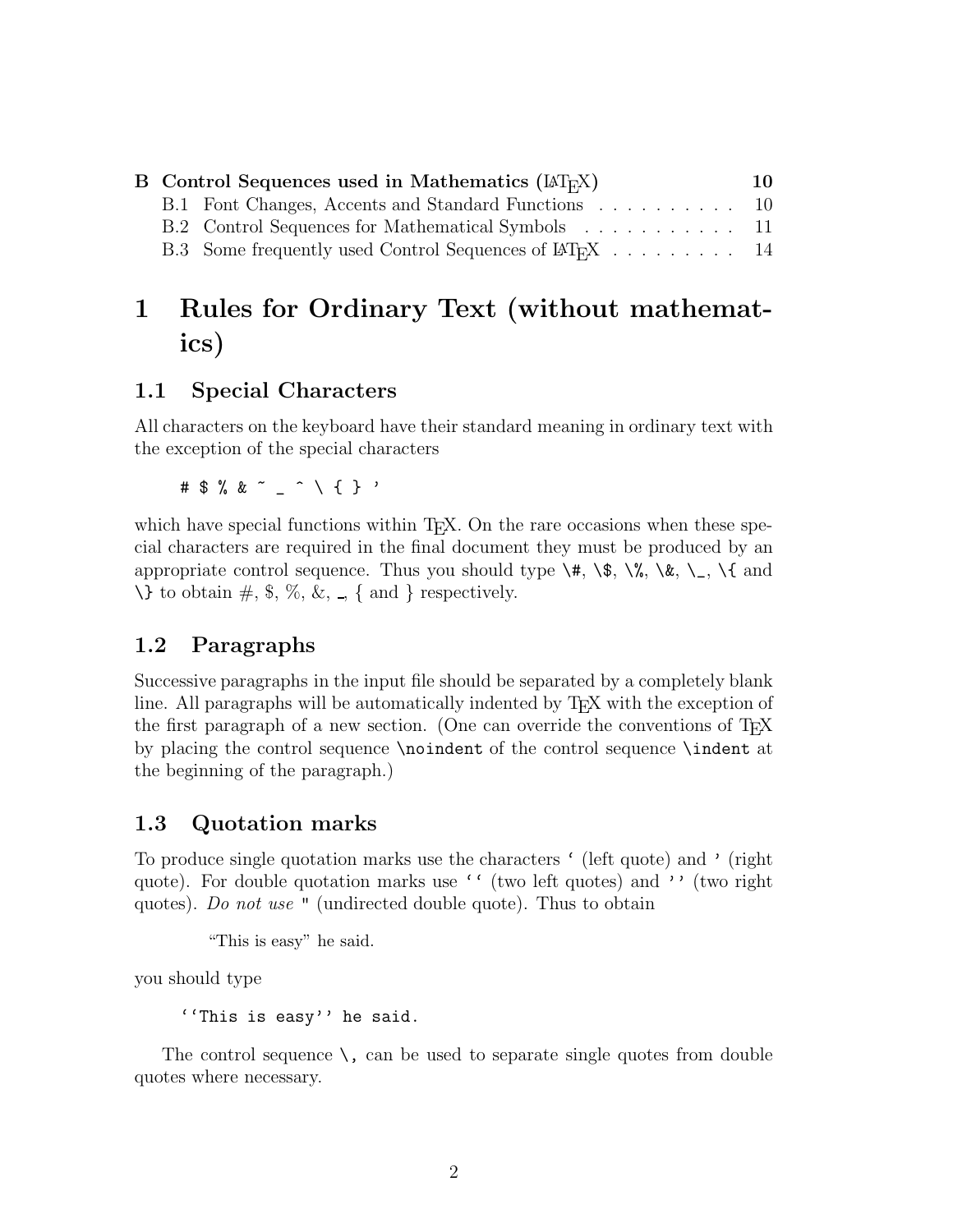#### **1.4 Dashes**

Dashes of various lengths are obtained using  $-$ ,  $-$  and  $-$ -. You should use - for hyphenation, -- when specifying ranges of numbers, and --- to obtain a punctuation dash. Thus we obtain

The Cayley-Hamilton Theorem.

See pages 95–104.

Use three dashes to obtain a punctuation dash—like this.

by typing

The Cayley-Hamilton Theorem.

See pages 95--104.

Use three dashes to obtain a punctuation dash---like this.

#### **1.5 Changing Fonts**

The control sequences \rm, \sl, \it, \tt and \bf change to roman, *slanted*, *italic*, teletype and **boldface** fonts respectively. Any change of font made within a group enclosed within curly brackets { and } will only apply to text within that group. On leaving the group, the current font is restored to what it was before entering the group. Thus we can obtain

This sentence contains a word set in **boldface** type

by typing

This sentence contains a word set in {\bf boldface} type

The control sequence  $\setminus$  produces the so-called 'italic correction'. It is sometimes desirable when changing from a slanted font (such as *italic* or *slanted*) back to a non-slanted font such as roman or **boldface**, in order to produce a small amount of extra space to compensate for the slantedness of the font, and thus improve the appearance of the final document. However the italic correction should not be applied before a period (full stop) or a comma. To obtain

Here is some *italicized* text.

one should type

Here is some  $\{\iota\}$  italicized $\{\iota\}$  text.

However it usually does not matter all that much if you forget about this italic correction.

In LaTEX there is also a control sequence \em for *emphasizing text*. This control sequence changes to the *italic* font, *unless we are already in the italic font, in which case it converts to the* roman *font.*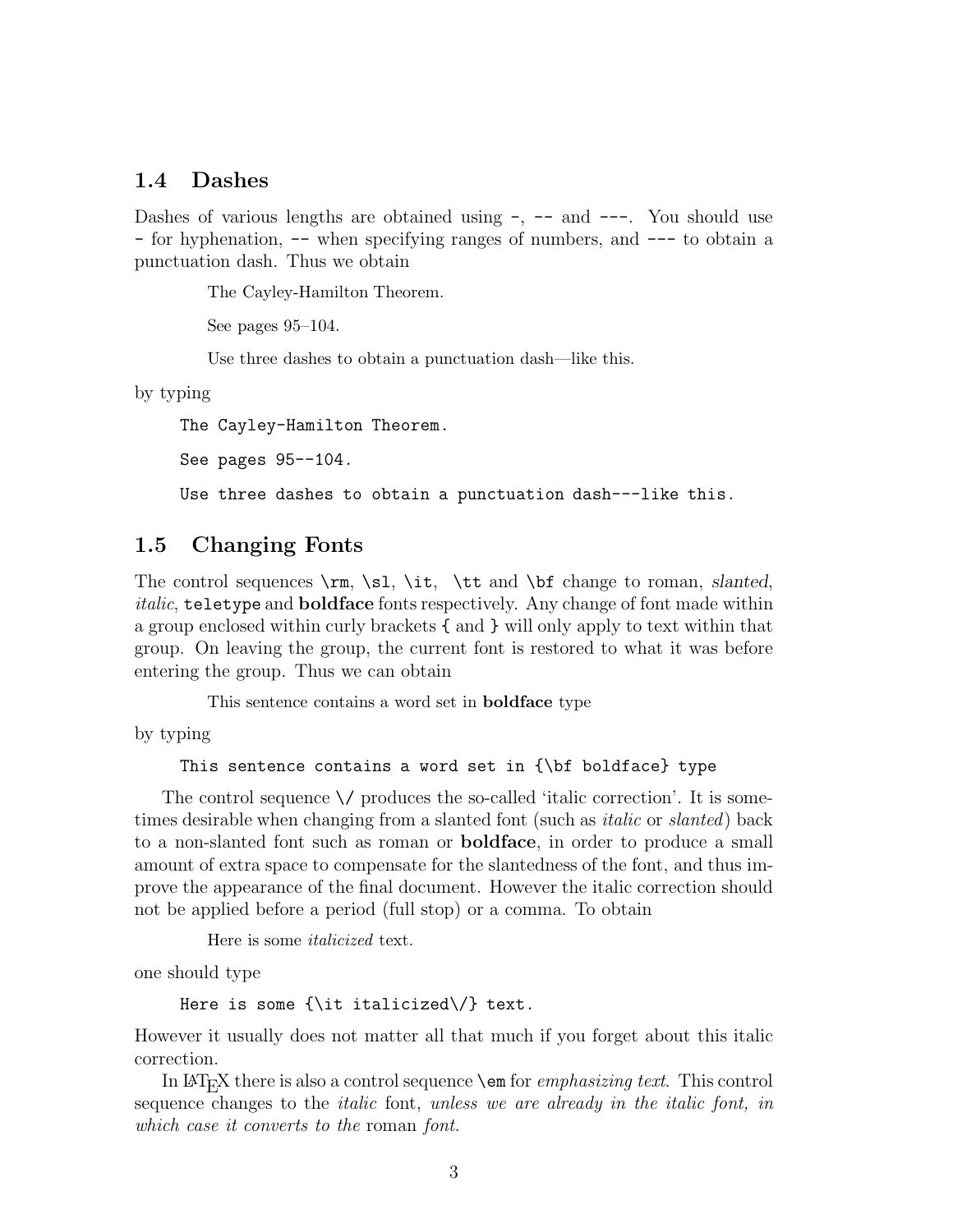#### **1.6 Accents in Text**

These are produced by control sequences such as  $\backslash$ ,  $\backslash$  and  $\backslash$ ". Thus one types Se\'{a}n and H\"{o}lder to obtain 'Seán' and 'Hölder' respectively. For a full list of such accents, see Appendix A. Note however that accents within mathematics are produced in a different fashion.

## **1.7 Producing Blank Space in LAT<sub>E</sub>X**

To produce (horizontal) blank space within a paragraph, use \hspace and \hspace\*, followed by the length of the blank space enclosed within curly brackets. The length of the skip should be expressed in a unit recognized by T<sub>F</sub>X. These recognized units are given in the following table:

| pt | point           | $(1 \text{ in} = 72.27 \text{ pt})$   |
|----|-----------------|---------------------------------------|
| pc | pica            | $(1 pc = 12 pt)$                      |
|    | in inch         | $(1 \text{ in} = 25.4 \text{ mm})$    |
| bp | big point       | $(1 \text{ in} = 72 \text{ bp})$      |
|    | cm centimetre   | $(1 cm = 10 mm)$                      |
| mm | millimetre      |                                       |
|    | dd didot point  | $(1157 \text{ dd} = 1238 \text{ pt})$ |
| cc | cicero          | $(1 \text{ cc} = 12 \text{ dd})$      |
|    | sp scaled point | $(65536 \text{ sp} = 1 \text{ pt})$   |

Thus to produce a horizontal blank space of 20 mm in the middle of a paragraph one would type \hspace{20 mm} (or \hspace\*{20 mm}.

The difference between  $\hbar$ space and  $\hbar$ space\* is that if T<sub>EX</sub> decides to break between lines at the point where an \hspace is specified, then the \hspace is ignored. Using \hspace\* forces TEX to produce a horizontal space, whether of not T<sub>E</sub>X breaks between lines.

To produce (vertical) blank space between paragraphs, use \vspace and \vspace\*, followed by the length of the blank space enclosed within curly brackets. A \vspace will be ignored if it comes at a break between pages, whereas blank space will always be produced by \vspace\*, whether or not there is a page break.

#### **1.8 Forcing Blank Spaces and Preventing Line Breaks**

To force T<sub>E</sub>X to produce a blank space where it might not otherwise put one, one should precede the blank space with a  $\setminus$  (backslash). It is often advisable to precede with a backslash blank spaces after certain abbreviations such as 'Dr.', 'etc.', and 'Math. Soc.' (so that one should type  $Dr. \ \$  Smith etc.).

If you wish to ensure that T<sub>F</sub>X does not start a new line at a particular blank space, then you can use  $\tilde{\ }$  in place of the blank space. Thus if you type I.  $\tilde{\ }$  Newton or Example~4 then youprevent a line break at these places.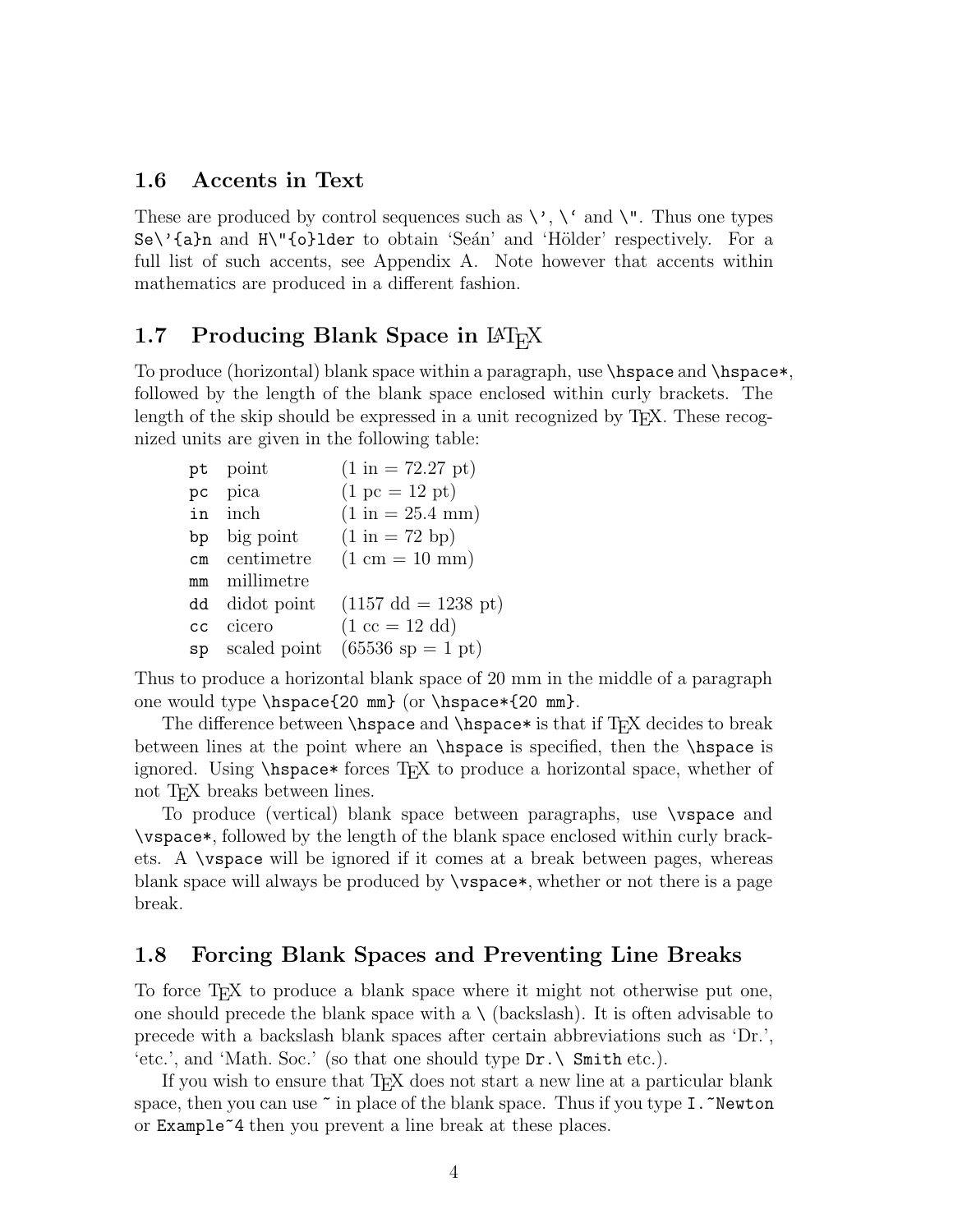# **2 Rules for obtaining Mathematical Formulae**

#### **2.1 Mathematics embedded in Text**

Any mathematical expressions embedded in text should be preceded and followed by the character  $\$ . Thus to obtain

Let *f* be the function defined by  $f(x) = x + 7$ .

one should type

```
Let f be the function defined by f(x) = x + 7.
```
#### **2.2 Displayed Mathematical Formulae**

Any displayed mathematical formula should be preceded by  $\setminus$ [ and followed by  $\setminus$ . Thus to obtain

Let *g* be the function defined by

$$
g(x, y) = xy + x + y + 2.
$$

The function *g* is positive when both *x* and *y* are positive.

one should type

Let \$g\$ be the function defined by  $\[\bigcap g(x,y) = xy + x + y + 2. \]\]$ The function \$g\$ is positive when both \$x\$ and \$y\$ are positive.

#### **2.3 Special Characters in Mathematics Mode**

All characters on the keyboard have their standard meaning in mathematical expressions with the exception of the special characters

#\$%&~\_^\{}'

which have special functions within  $T<sub>F</sub>X$ . On the rare occasions when these special characters are required in the final document they must be produced by an appropriate control sequence. Thus you should type  $\forall$ ,  $\forall$ ,  $\exists$ ,  $\exists$ ,  $\exists$ ,  $\exists$ ,  $\exists$ , and  $\setminus$  to obtain #, \$, %, &, \_, { and } respectively. To obtain  $\setminus$  in mathematics mode, type \backslash.

The character ' is used to put a superscript prime after a character. Thus if we type  $f'$  and  $g'$ '\$ we obtain  $f'$  and  $g''$  respectively.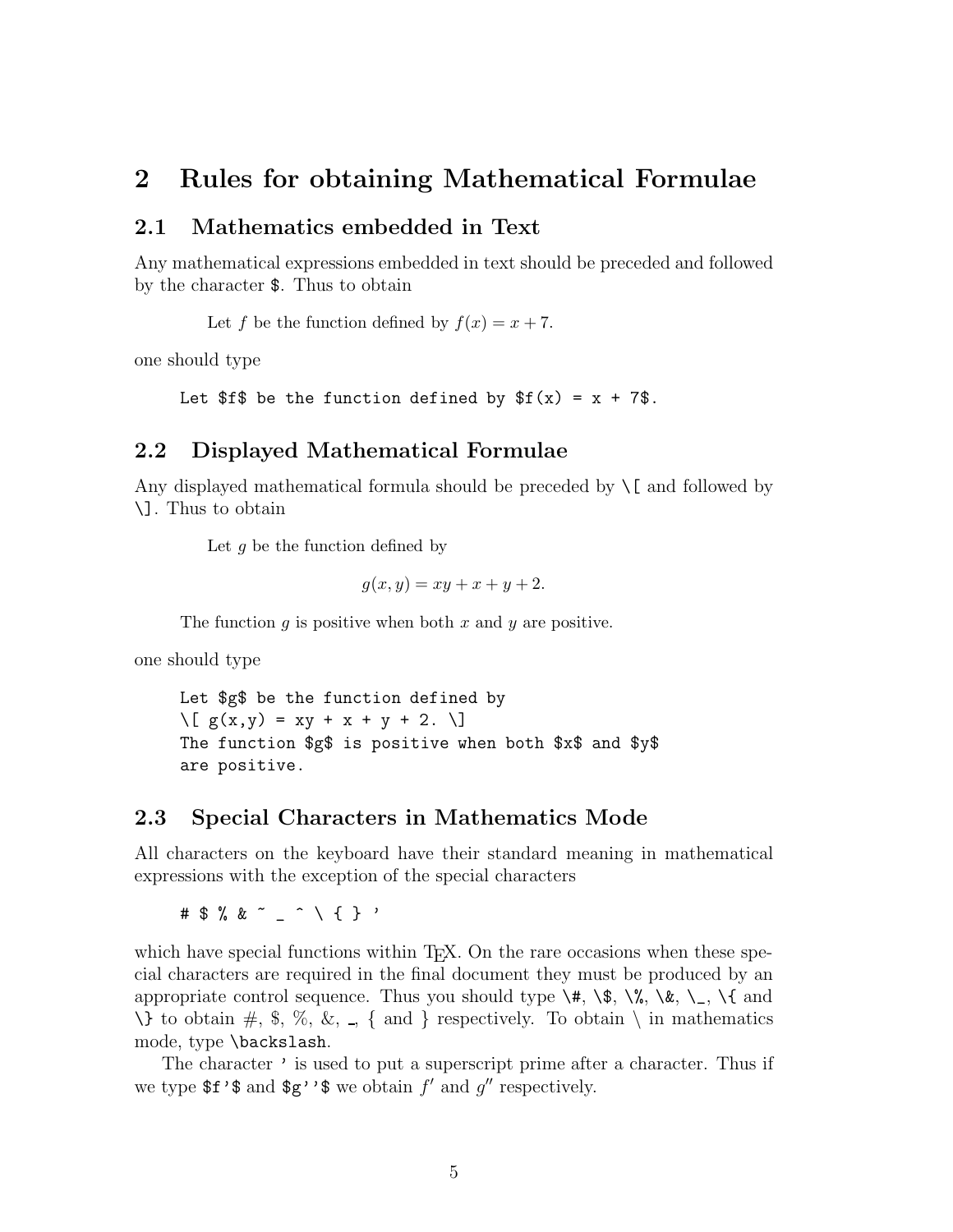## **2.4 Superscripts and Subscripts**

Superscripts and subscripts are produced using the characters ^ and \_ respectively. Thus we obtain  $t^2 + x_1 - x_1^3$  by typeint  $t^2 + x_1 - x^3$ . If a superscript or subscript consists of more than one character then the superscripts and subscripts should be enclosed in curly brackets. Thus one obtains  $a_{i,j}$  by typing  $a_{i,j}$  is. One can obtain double subscripts: we obtain  $s_{n_j}$  by typing  $\s_{s_{n-1}}$ 

## **2.5 Greek Letters**

Greek letters are obtained by preceding the name of the letter by a backslash. Thus we obtain  $\alpha$ ,  $\beta$ ,  $\gamma$  by typing \$\alpha, \beta, \gamma\$. See Appendix B for a list of Greek letters. Some Greek letters have variant forms—see Appendix B.

#### **2.6 Mathematical Symbols**

Mathematical symbols such as  $\div$ ,  $\equiv$ ,  $\otimes$ ,  $\sum$ ,  $\in$ ,  $\cup$ ,  $\cap$  and  $\rightarrow$  are obtained using the appropriate control sequences—see Appendix B.

## **2.7 Accents in Mathematics**

These are produced using the appropriate control sequence—see Appendix B.

## **2.8 Standard Functions**

Certain standard functions such as sin and log are obtained by preceding the name with a backslash—see Appendix B for a full list of these. To obtain a function or similar expression not on this list you should convert to the roman font (e.g., to obtain  $Aut(G)$  one should type  $\{\rm \Aut}(G)\$ ).

## **2.9 Fractions**

Fractions are obtained in  $\mathbb{F}_F X$  using the control sequence  $\frac{\frac{1}{\sqrt{2}}}{\frac{1}{\sqrt{2}}}$ 

\frac{ *numerator* }{ *denominator* }

to obtain the required fraction. Thus to obtain

$$
f(x) = \frac{2x}{(1+x^2)^2}
$$

we type

 $\[\ \{ f(x) = \frac{2 x}{(1 + x^2)^2} \]\]$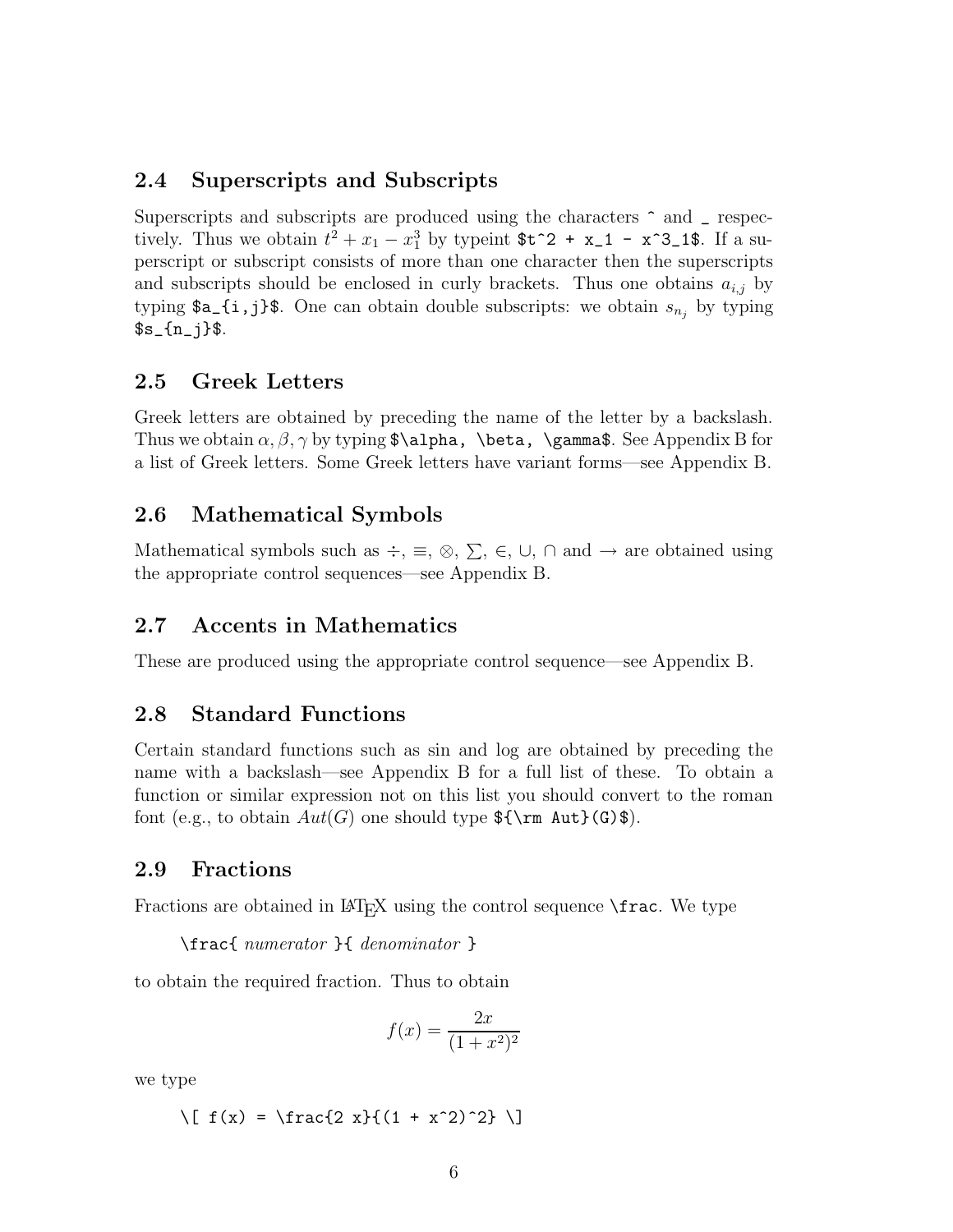### **2.10 Roots**

Square roots are obtained using the control sequence **\sqrt**. Thus to obtain  $\sqrt{3x+7}$  we type  $\sqrt{3x+7}$ . To obtain an *n*th root in LAT<sub>E</sub>X we use the construction

\sqrt[n]{ *expression* }

Thus  $\sqrt[3]{3x+7}$  is obtained by typing \$\sqrt[3]{3x + 7}\$.

#### **2.11 Ellipsis**

Ellipsis (three dots) is obtained in mathematical formulae using the control sequences \cdots (centred ellipsis) and \ldots (lowered ellipsis). Thus to obtain  $x_1 + x_2 + \cdots + x_n$  and  $x_1, x_2, \ldots, x_n$  we type  $x_1 + x_2 + \cdots + x_n$  and \$x\_1, x\_2, \ldots, x\_n\$ respectively.

#### **2.12 Delimiters**

To surround a subformula with delimiters large enough to enclose the subformula we use the construction

```
\left( ... subformula ... \right)
```
(where the parentheses ( ... ) may be replaced by any other pair of delimiters such as  $[\dots]$  or  $\setminus \{\dots \setminus\}$ . Thus to obtain the equation

$$
f(x) = \left(1 + \frac{2x}{x^2 + 1}\right) - \sin(x)
$$

we type

```
\{ f(x) = \left( 1 + \frac{2x}{x^2 + 1} \right) - \sin(x) \}
```
#### **2.13 Embedding Text in Mathematics**

Text can be embedded in mathematics using the control sequence  $\mathcal{N}_{\text{max}}$ . Thus if we type

$$
\{ V' = \{ f \in X' : f(v) = 0 \mod{ for all } v \in V \} \}
$$

we obtain

$$
V' = \{ f \in X' : f(v) = 0 \text{ for all } v \in V \}
$$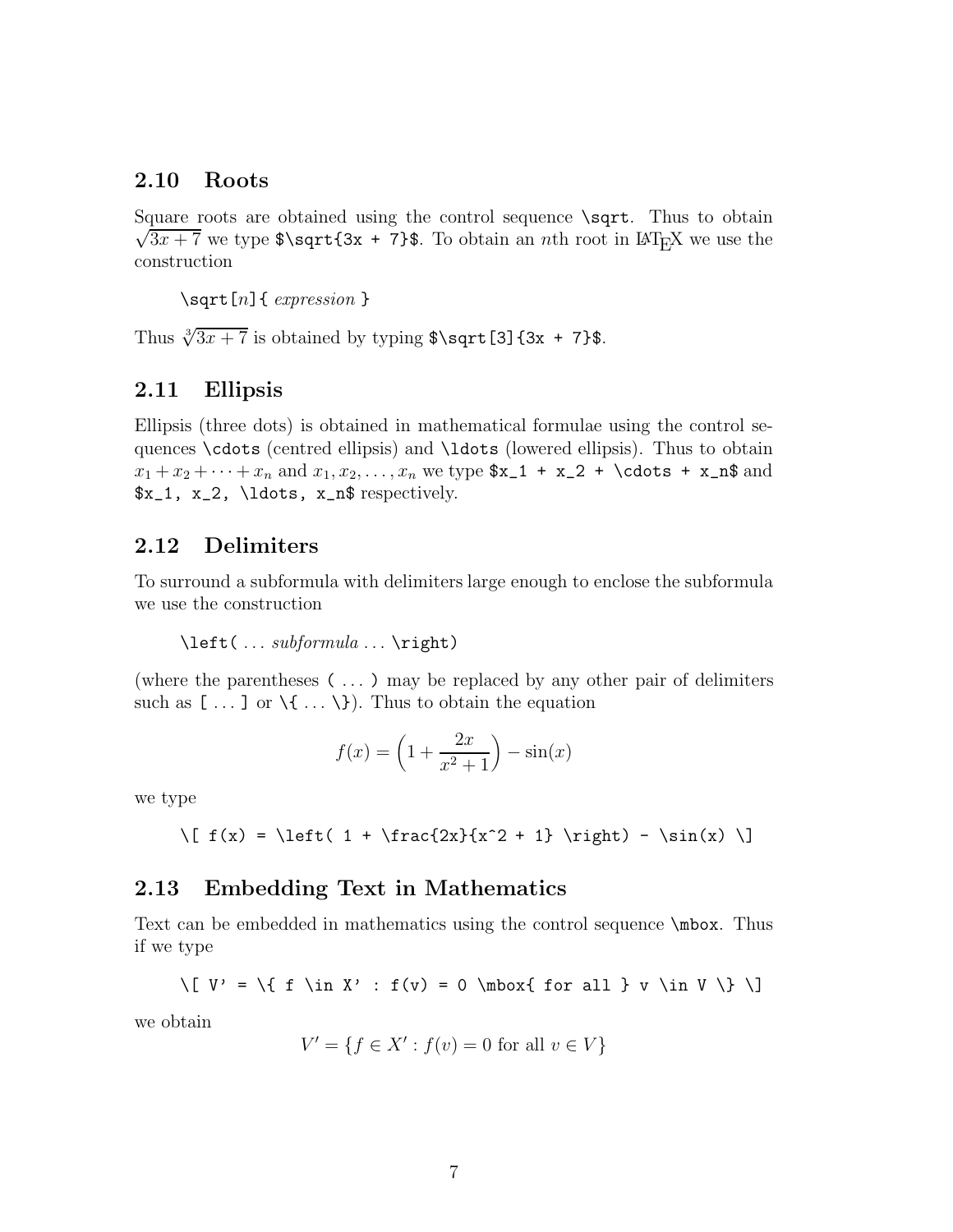#### **2.14 Inserting and Removing Blank Space in Formulae**

The control sequence \quad produces a 'quad' of blank space (a 'quad' is approximately the width of the letter 'm'). The control sequence  $\setminus$ , inserts a thin blank space and the control sequence  $\setminus$ ! removes a thin space. One uses  $\setminus$ , and  $\setminus$ ! to improve the appearance of mathematical formulae. For example, if we type

 $\lceil \int_0^{\pi} \sin x \, dx = 2, \lceil \}$ 

we obtain

$$
\int_0^\pi \sin x dx = 2,
$$

whereas if we type

$$
\[\int \int_0^{\pi} \sin x \, dx = 2, \]\]
$$

we obtain

$$
\int_0^\pi \sin x \, dx = 2,
$$

and this equation has a more satisfactory appearance.

# **2.15 Further Features of LAT<sub>E</sub>X**

There are plenty of control sequences and 'environments' in LAT<sub>E</sub>X for accomplishing various tasks. Among the most widely used environments are

\begin{equation} ... \end{equation}

(produces a numbered displayed formula)

```
\begin{eqnarray} ... \end{eqnarray}
```
(produces a numbered displayed multiline formula)

begin{eqnarray\*} ... \end{eqnarray\*}

(produces an unnumbered displayed multiline formula)

\begin{array} ... \end{array}

(produces an array or matrix)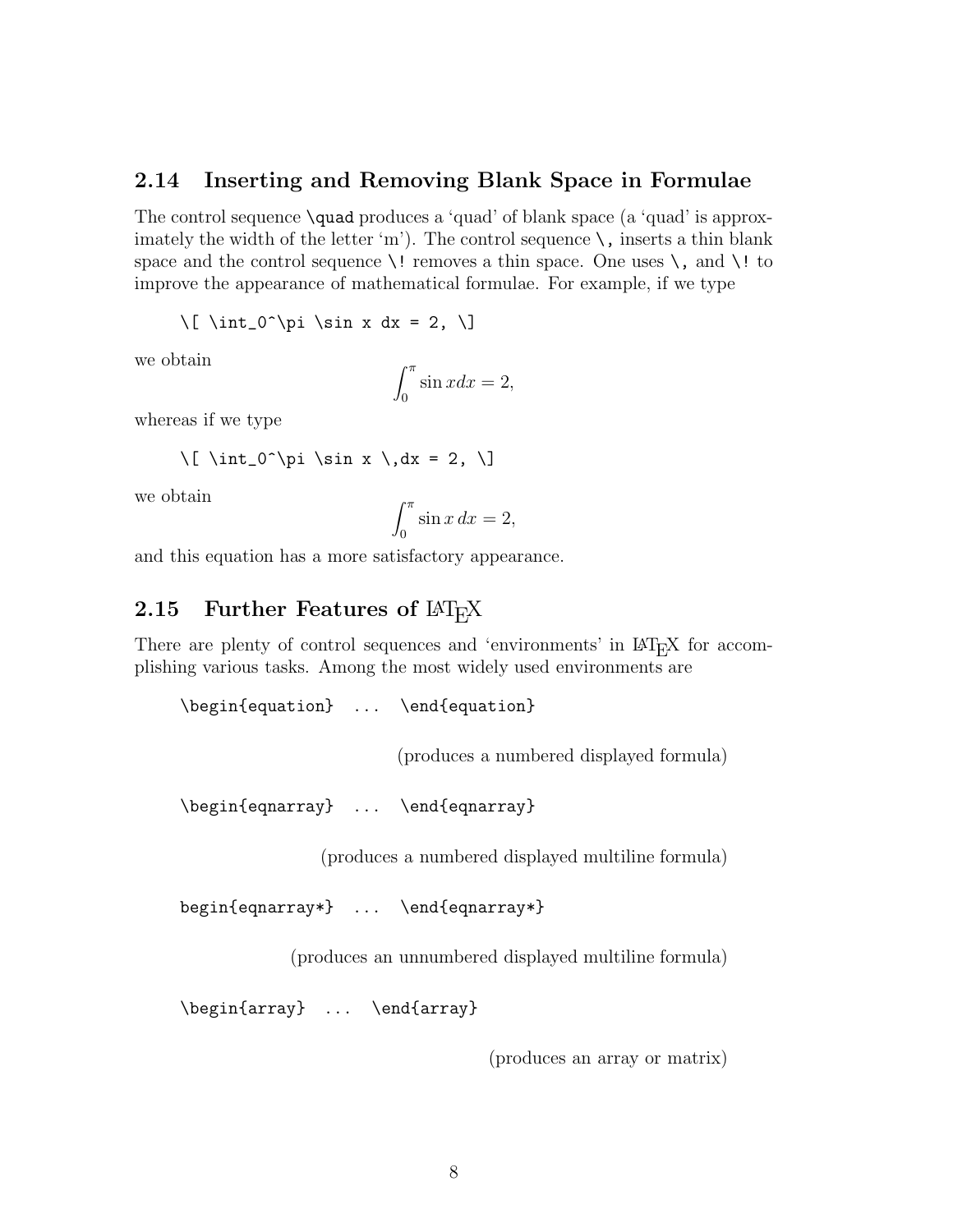# A Control Sequences used in Text ( $\text{[ATEX}$ )

*Control Sequences for Changing Fonts in Text*

| \rm changes to the normal "roman" font: | - Roman         |
|-----------------------------------------|-----------------|
| \sl changes to a slanted roman font:    | Slanted         |
| \ <i>it</i> changes to an italic font:  | Italic          |
| \tt changes to an "typewriter" font:    | Typewriter      |
| \bit changes to a boldface font:        | <b>Boldface</b> |

In  $\mathbb{A}\mathrm{T}_{\mathrm{E}}\mathrm{X}$  the control sequence  $\mathcal{A}$  em $\mathit{emphasizes}$  text, switching from non-italic to *italic* and *from italic to* roman*.*

*Control Sequences for obtaining Accents in Text*

| $\backslash$ '{e}         | é                    | e.g., math\'{e}matique yields 'mathématique' |
|---------------------------|----------------------|----------------------------------------------|
| $\setminus \{e\}$         | è                    | e.g., $alg \' \{e\}$ bre yields 'algèbre'    |
| $\backslash$ {e}          | ê                    | e.g., $h \in \{o\}$ te yields 'hôte'         |
| $\Upsilon$ "{o}           | $\ddot{\mathrm{o}}$  | e.g., $H\Upsilon$ (o}lder yields 'Hölder'    |
| $\langle \hat{n} \rangle$ | $\tilde{n}$          | e.g., ma\~{n}ana yields 'mañana'             |
| $\{-\{o\}$                | $\overline{O}$       |                                              |
| $\setminus$ . {o}         | $\Omega$             |                                              |
| $\u{o}$                   | $\breve{\mathrm{o}}$ |                                              |
| $\forall v\{c\}$          | č                    | e.g., \v{C}ech yields 'Cech'                 |
| $\H{o}$                   | ő                    |                                              |
| $\text{tdo}$              | $\widehat{O}O$       |                                              |
| $\c{c}$                   | ç                    | e.g., $gar\c\{c\}$ on yields 'garçon'        |
| $\{d\{o\}$                | $\mathbf O$          |                                              |
| $\bf \delta$              | O                    |                                              |
|                           |                      |                                              |

These accents are for use in ordinary text. They cannot be used within mathematical formulae, since different control sequences are used to produce accents within mathematics.

*Special Symbols used in Text*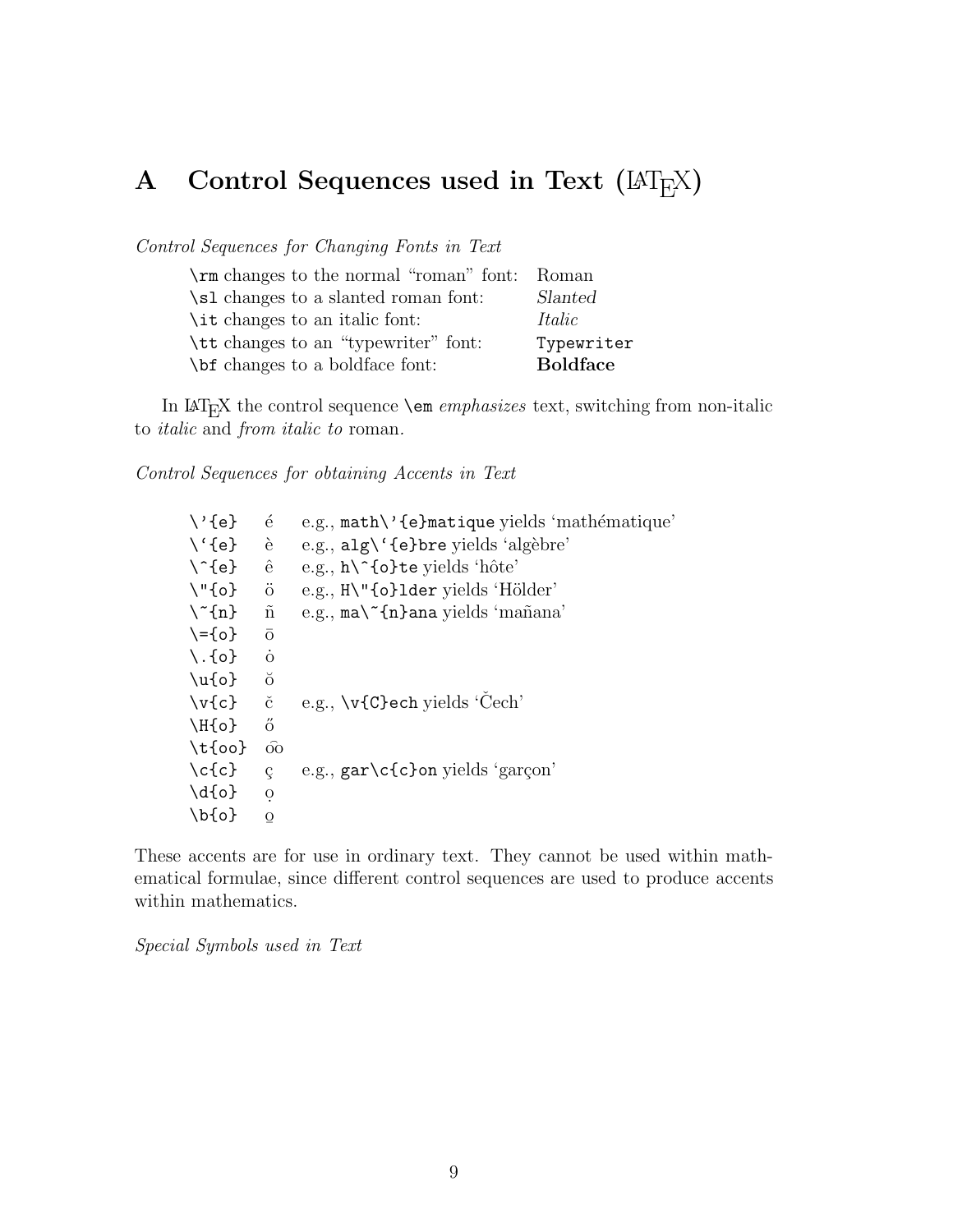| \oe, \OE                       | œ, Œ              |
|--------------------------------|-------------------|
| \ae, \AE                       | æ, Æ              |
| \aa, \AA                       | å, Å              |
| \o, \O                         | ø, Ø              |
| $\backslash$ l, $\backslash$ L | ł, Ł              |
| $\sqrt{\text{s}}$              | ß                 |
| ?'                             | į,                |
| $\mathsf{L}^{\mathsf{c}}$      | İ                 |
| \dag                           | $\dagger$         |
| \ddag                          | $\ddagger$        |
| \S                             | $\S$              |
| $\P$                           | $\overline{\P}$   |
| \copyright                     | $\left( 6\right)$ |
| \pounds                        | £                 |
| \i                             | ı                 |
| \j                             | J                 |
|                                |                   |

# **B** Control Sequences used in Mathematics ( $\text{[ATEX]}$ )

# **B.1 Font Changes, Accents and Standard Functions**

#### *Changing Fonts in Mathematical Expressions*

Fonts are changed using suitable control sequences.

| \mit changes to the 'math italic' font: MathItalic |                          |
|----------------------------------------------------|--------------------------|
| \rm changes to the roman font:                     | Roman                    |
| \sl changes to a slanted roman font:               | Slanted                  |
| \ <i>it</i> changes to an italic font:             | Italic                   |
| \tt changes to an "typewriter" font:               | Type writer              |
| \bet changes to a boldface font:                   | <i>Boldface</i>          |
| \cal changes to a calligraphic font:               | $\mathcal{C}ALLIGRAPHIC$ |

The default font for mathematics is *MathItalic*. The *CALLIGRAPHIC* font is only available for uppercase letters. Any change of font made within a group enclosed within curly brackets { and } will only apply to text within that group. On leaving the group, the current font is restored to what it was before entering the group.

#### *Accents in Mathematics Mode*

Accents in mathematics mode are produced using appropriate control sequences. The effect of these on the letter a is exhibited in the following table.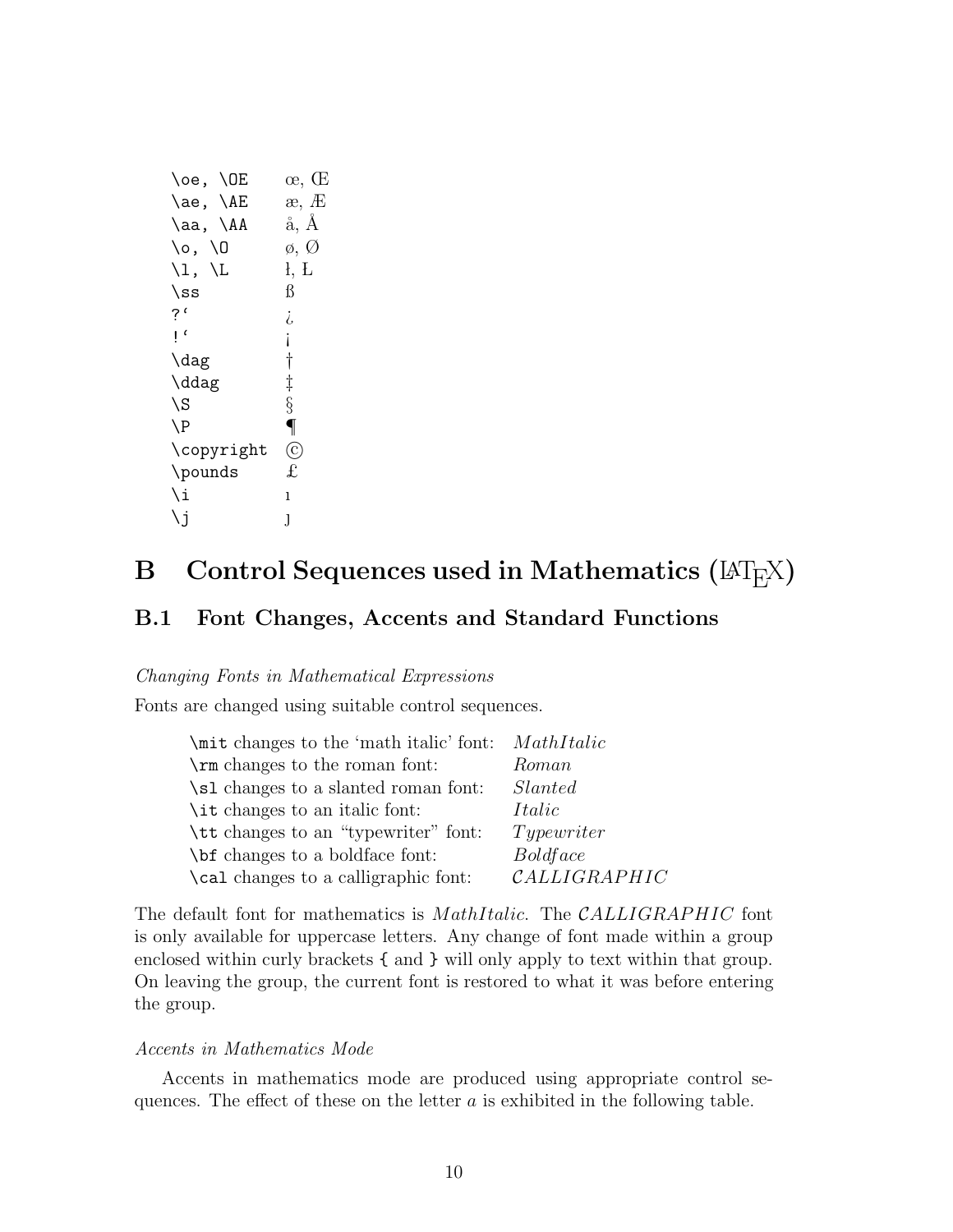| \$\underline{a}\$               | $\underline{a}$ |
|---------------------------------|-----------------|
| \$\overline{a}\$                | $\overline{a}$  |
| $\hat{\alpha}$                  | $\hat{a}$       |
| \$\check{a}\$                   | ă               |
| $\tilde{\xi}$                   | $\tilde{a}$     |
| \$\acute{a}\$                   | á               |
| $\frac{1}{8}$                   | à               |
| $\dot{\delta}$                  | $\dot{a}$       |
| \$\ddot{a}\$                    | $\ddot{a}$      |
| $\langle \text{brevea} \rangle$ | ă               |
| $\bar{\text{a}}$                | $\bar{a}$       |
| $\vec{\theta}$                  | $\vec{a}$       |
|                                 |                 |

These control sequences should only be used for mathematics, not for ordinary text.

You should bear in mind that when a character is underlined in a mathematical manuscript then it is normally typeset in bold face without any underlining. Underlining is used very rarely in print.

#### *Standard Functions*

The names of certain standard functions and abbreviations are obtained by typing a backlash  $\setminus$  before the name. The complete list in T<sub>E</sub>X is as follows:-

| $\arccos \cos \csc \exp \ker$ |  |                                     | $\limsup$ \min \sinh      |                                 |                 |
|-------------------------------|--|-------------------------------------|---------------------------|---------------------------------|-----------------|
| $\arcsin \cosh \deg \gcd \lg$ |  |                                     | $\ln \quad \{Pr \ \ \sup$ |                                 |                 |
|                               |  | $\arctan \cot \det \hom \lim \Big($ |                           | $\setminus$ sec $\setminus$ tan |                 |
| $\arg$                        |  | $\coth \dim \int \liminf \ \max$    |                           |                                 | $\sin \ \theta$ |

# **B.2 Control Sequences for Mathematical Symbols**

| Lowercase Greek Letters |  |
|-------------------------|--|
|                         |  |

| $\alpha$      | \alpha             | $\iota$   | \iota   | $\varrho$  | \varrho   |
|---------------|--------------------|-----------|---------|------------|-----------|
| $\beta$       | \beta              | $\kappa$  | \kappa  | $\sigma$   | \sigma    |
| $\gamma$      | \gamma             | $\lambda$ | \lambda |            | \varsigma |
| $\delta$      | \delta             | $\mu$     | \mu     | $\tau$     | \tau      |
| $\epsilon$    | \epsilon           | $\nu$     | \nu     | $\upsilon$ | \upsilon  |
| $\varepsilon$ | \varepsilon        | ε         | \xi     | Ф          | \phi      |
|               | \zeta              | $\Omega$  | O       | $\varphi$  | \varphi   |
| $\eta$        | \eta               | $\pi$     | \pi     | $\chi$     | \chi      |
| $\theta$      | \theta             | $\varpi$  | \varpi  | ψ          | \psi      |
| $\vartheta$   | $\verb \vartheta $ | ρ         | \rho    | $\omega$   | \omega    |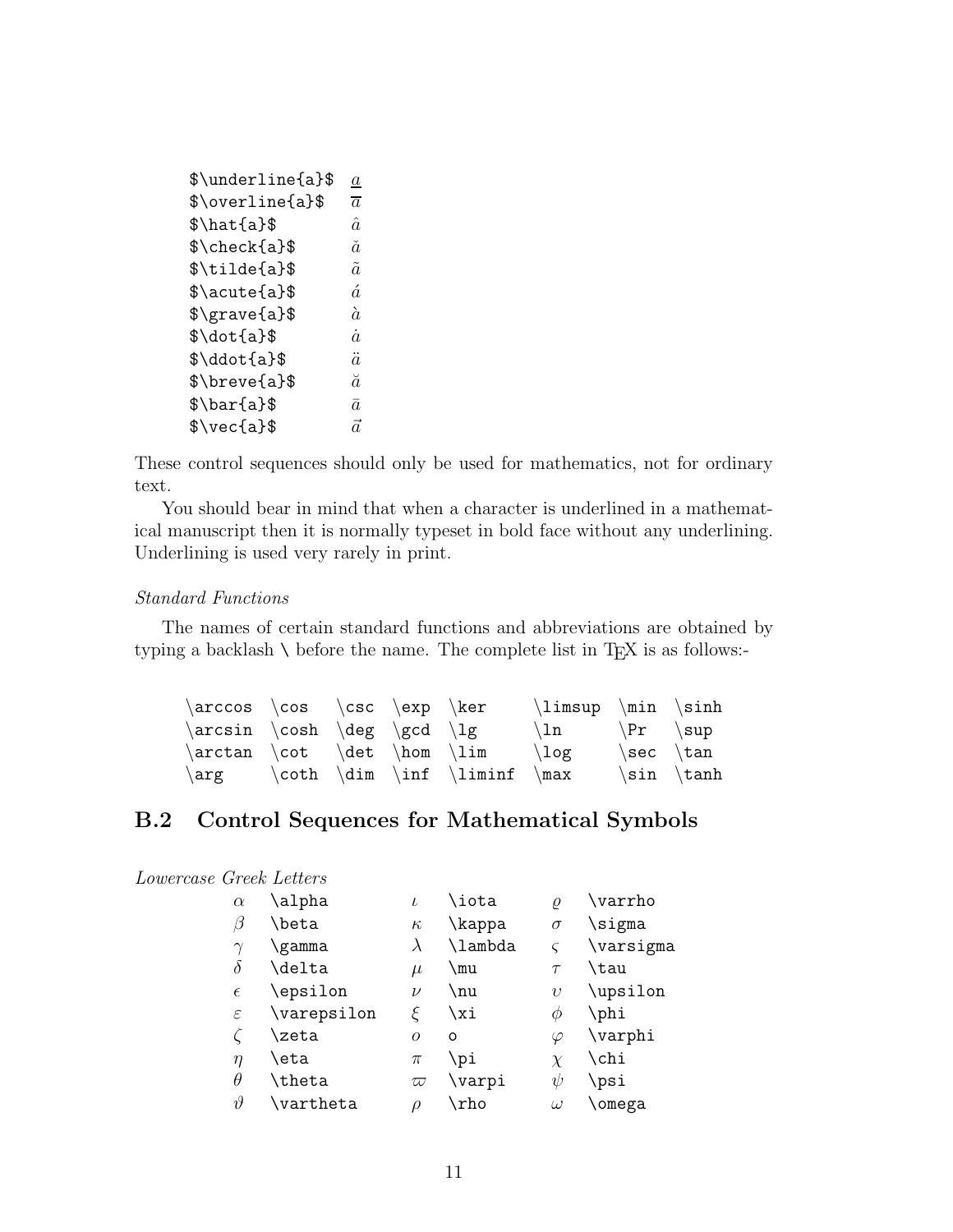# *Uppercase Greek Letters*

| $\Gamma$ \Gamma   | $\Xi$ \Xi       | $\Phi$ \Phi     |
|-------------------|-----------------|-----------------|
| $\Delta$ \Delta   | $\Pi$ \Pi       | $\Psi$ \Psi     |
| $\Theta$ \Theta   | $\Sigma$ \Sigma | $\Omega$ \Omega |
| $\Lambda$ \Lambda | T \Upsilon      |                 |

# *Miscellaneous Symbols*

| X          | \aleph   |   | \prime     | Α                              | \forall      |
|------------|----------|---|------------|--------------------------------|--------------|
| ħ          | \hbar    | Ø | \emptyset  | 극                              | \exists      |
| $\iota$    | \imath   |   | \nabla     | ⇁                              | \neg         |
| $\iota$    | \jmath   |   | \surd      | Þ                              | \flat        |
|            | \ell     |   | \top       |                                | \natural     |
| <b>Q</b>   | \wp      |   | \bot       |                                | \sharp       |
| $\Re$      | \Re      |   |            | ÷                              | \clubsuit    |
| $\Im$      | ∖Im      |   | \angle     | $\left\langle {}\right\rangle$ | \diamondsuit |
| $\partial$ | \partial |   | \triangle  | V                              | \heartsuit   |
| $\infty$   | \infty   |   | \backslash |                                | \spadesuit   |
|            |          |   |            |                                |              |

# *"Large" Operators*



# *Binary Operations*

| 士        | <b>pm</b> |              | \cap             |                            | \vee           |
|----------|-----------|--------------|------------------|----------------------------|----------------|
| 干        | \mp       |              | \cup             | Λ                          | \wedge         |
|          | \setminus | ⊎            | \uplus           | Æ                          | \oplus         |
|          | \cdot     |              | \sqcap           |                            | \ominus        |
| $\times$ | \times    | $\mathsf{L}$ | \sqcup           | ⊗                          | \otimes        |
| $\ast$   | \ast      | ◁            | \triangleleft    |                            | \oslash        |
| $\star$  | \star     | ▷            | \triangleright   | $(\,\boldsymbol{\cdot}\,)$ | \odot          |
| ♦        | \diamond  |              | \wr              | ╁                          | <b>\dagger</b> |
| $\circ$  | \circ     |              | \bigcirc         | ţ                          | \ddagger       |
|          | \bullet   |              | \bigtriangleup   |                            | \amalg         |
|          | \div      |              | \bigtriangledown |                            |                |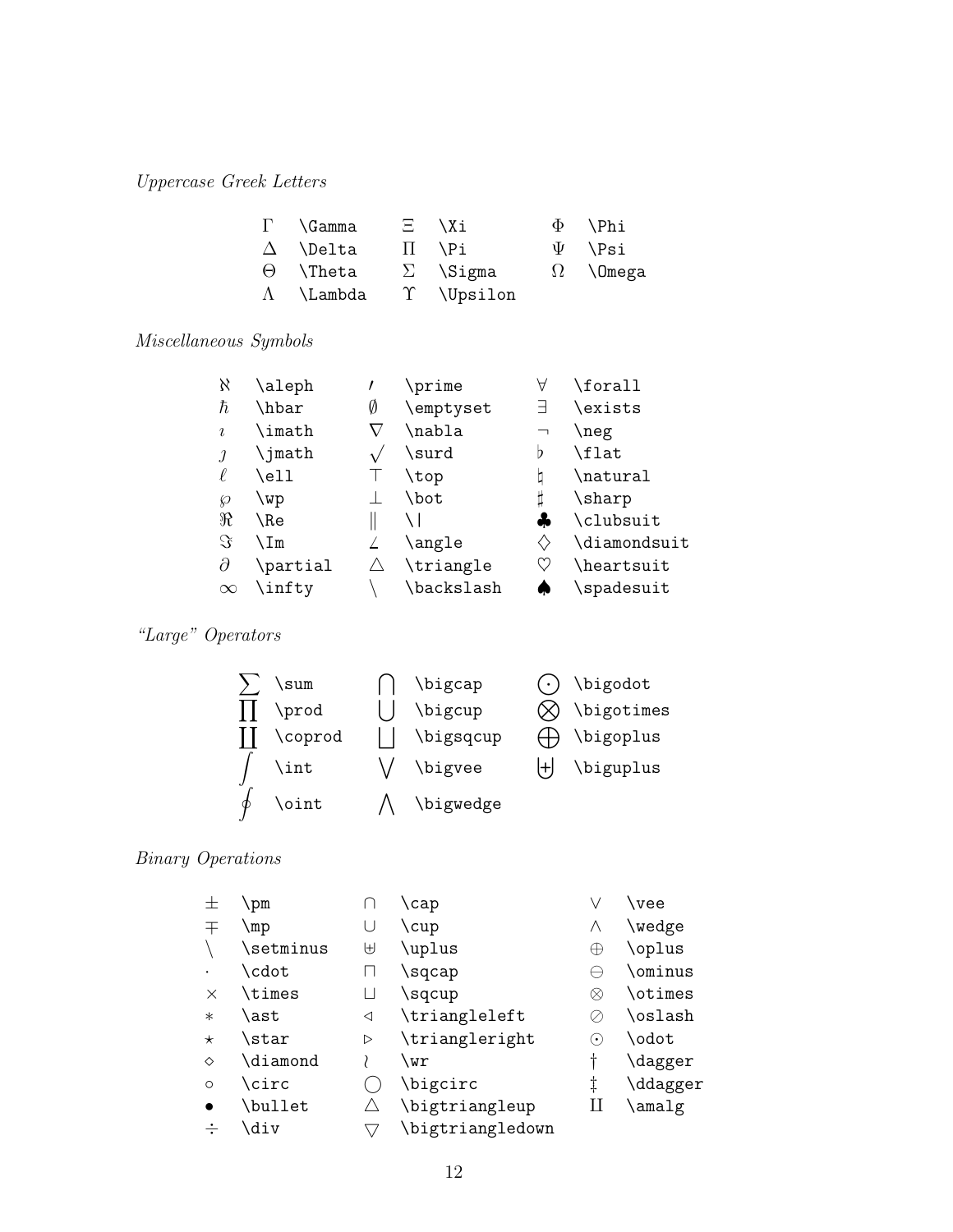# *Relations*

|         | \leq        |         | geq         | 亖         | \equiv              |
|---------|-------------|---------|-------------|-----------|---------------------|
| $\prec$ | \prec       | ≻       | \succ       | $\sim$    | \sim                |
| $\prec$ | \preceq     | $\succ$ | \succeq     | $\simeq$  | \simeq              |
| $\ll$   | \11         | $\gg$   | \gg         | $\asymp$  | \asymp              |
|         | \subset     |         | \supset     | $\approx$ | \approx             |
|         | \subseteq   |         | \supseteq   | $\cong$   | \cong               |
|         | \sqsubseteq |         | \sqsupseteq | $\bowtie$ | \bowtie             |
| $\in$   | \in         | ∋       | \ni         | $\propto$ | \propto             |
|         | \vdash      | ⊣       | \dashv      |           | $\backslash$ models |
|         | \smile      |         | \mid        | $\dot{=}$ | \doteq              |
|         | \frown      |         | \parallel   |           | \perp               |
|         |             |         |             |           |                     |

## *Negated Relations*

|         | \not<           | \not>           |        | $\not =$                  |
|---------|-----------------|-----------------|--------|---------------------------|
|         | \not\leq        | \not\geq        | ≢      | \not\equiv                |
|         | \not\prec       | \not\succ       | $\sim$ | \not\sim                  |
| $\star$ | \not\preceq     | \not\succeq     |        | $\neq \not\text{isimeq}$  |
|         | \not\subset     | \not\supset     |        | $\not\approx$ \not\approx |
| ¢       | \not\subseteq   | \not\supseteq   |        | $\neq \not\text{cong}$    |
| ¢.      | \not\sqsubseteq | \not\sqsupseteq |        | \not\asymp                |

#### *Arrows*

- ← \leftarrow ← \longleftarrow ↑ \uparrow
- ⇐ \Leftarrow ⇐= \Longleftarrow ⇑ \Uparrow
- → \rightarrow → \longrightarrow  $\downarrow$  \downarrow
- 
- ←→ \leftrightarrow ←→\longleftrightarrow ↑ \updownarrow
- ⇔ \Leftrightarrow ⇐⇒\Longleftrightarrow [ \Updownarrow
- $\mapsto$  \mapsto  $\mapsto$  \longmapsto  $\nearrow$  \nearrow
- $\leftrightarrow \text{hookleftarrow}$  \hookleftarrow  $\leftrightarrow \text{hookrightarrow}$  \searrow
- $\leftarrow$  \leftharpoonup  $\rightarrow$  \rightharpoonup  $\swarrow$  \swarrow
- 
- $\Rightarrow$  \rightleftharpoons
- *Openings*
- X \leftharpoondown Y \rightharpoondown ` \nwarrow
	-
	-
- -
- 
- 
- 
- 
- 
- 
- 
- 
- 
- ⇒ \Rightarrow =⇒ \Longrightarrow ⇓ \Downarrow
- 
- 
- 
- 
- 
- 
- 
- 
- -
- -
	-
	-
- 
- 
- 
- 
- 
- 
-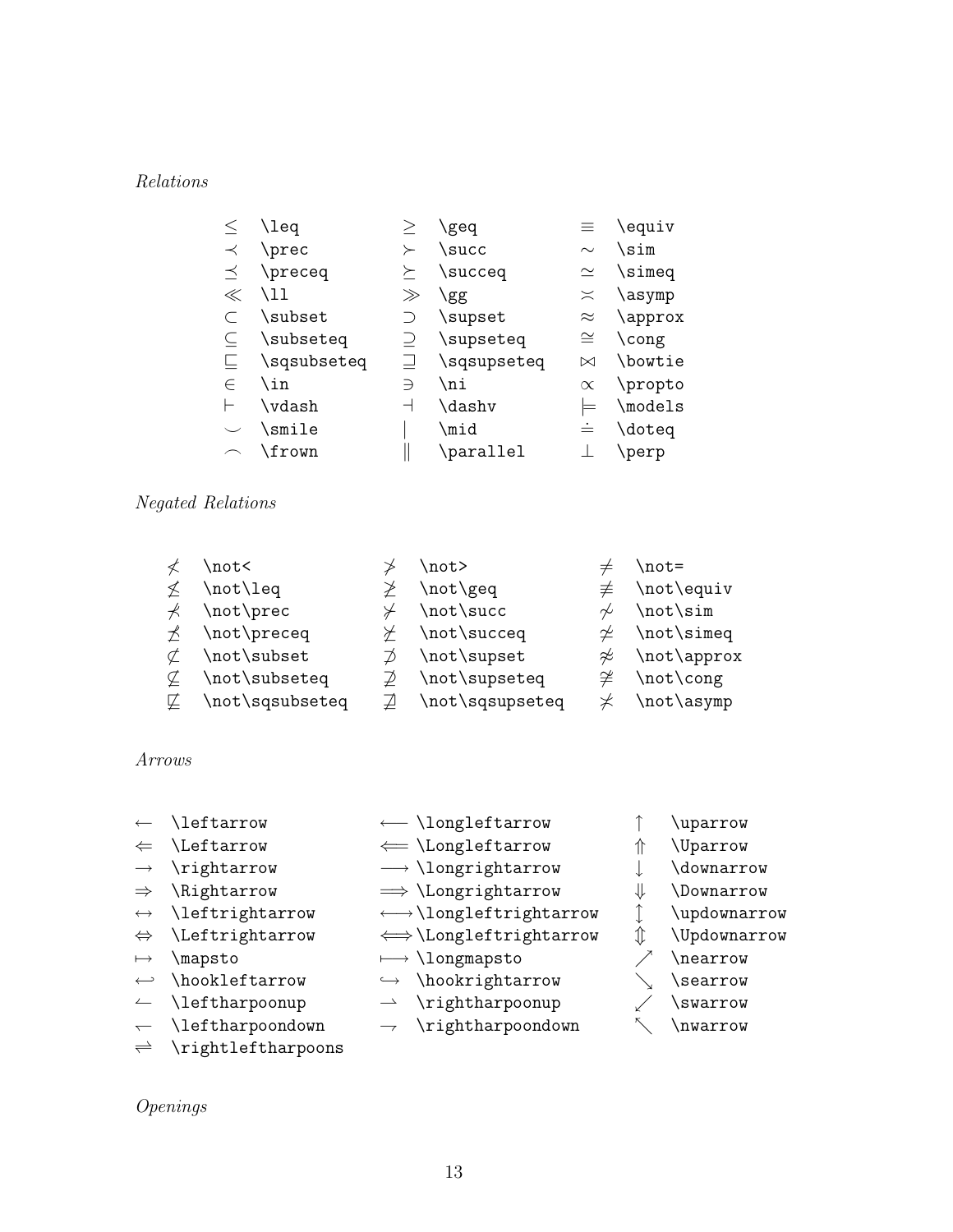| \lbrack | \lfloor | \lciel |
|---------|---------|--------|
| \lbrace | \langle |        |

*Closings*

| \rbrack | \rfloor | \rciel |
|---------|---------|--------|
| \rbrace | \rangle |        |

#### *Alternative Names*

| $\neq$                   | $\neq$ or $\neq$   | (same as $\text{not=}$ )                           |
|--------------------------|--------------------|----------------------------------------------------|
|                          | \le                | $(same as \leq)$                                   |
| $\leq$                   | ∖ge                | $(same as \geq)$                                   |
| $\left\{ \right.$        | $\setminus$ {      | (same as <b>\lbrace</b> )                          |
|                          | $\setminus$        | (same as <b>\lbrace</b> )                          |
| $\longrightarrow$        | \to                | (same as $\rightarrow$ )                           |
|                          | <b>\gets</b>       | $(same as \left\backslash \text{leftarrow}\right)$ |
|                          | $\exists$ \owns    | $(same as \n\ni)$                                  |
| $\wedge$                 | \land              | $(same as \n\wedge edge)$                          |
| V                        | \lor               | (same as <b>\vee</b> )                             |
| $\overline{\phantom{a}}$ | \lnot              | (same as <b>\neg</b> )                             |
|                          | \vert              | $(same as \)$                                      |
|                          | \Vert              | $(same as \1)$                                     |
|                          | $\Rightarrow$ \iff | (same as <b>\Longleftrightarrow</b> , but with     |
|                          |                    | extra space at each end)                           |
|                          | \colon             | (same as :, but with less space around it and      |
|                          |                    | less likelihood of a line break after it)          |

# **B.3** Some frequently used Control Sequences of  $\text{LAT}_E X$

#### *Control Sequences*

We list some of the control sequences and environments of  $M_{\rm EX}$  that are frequently used when typesetting mathematical formulae. The list is by no means exhaustive. For information on how to apply these control sequences, consult the appropriate manual (e.g. 'LAT<sub>E</sub>X—User's Guide and Reference Manual') Here is the list of control sequences.